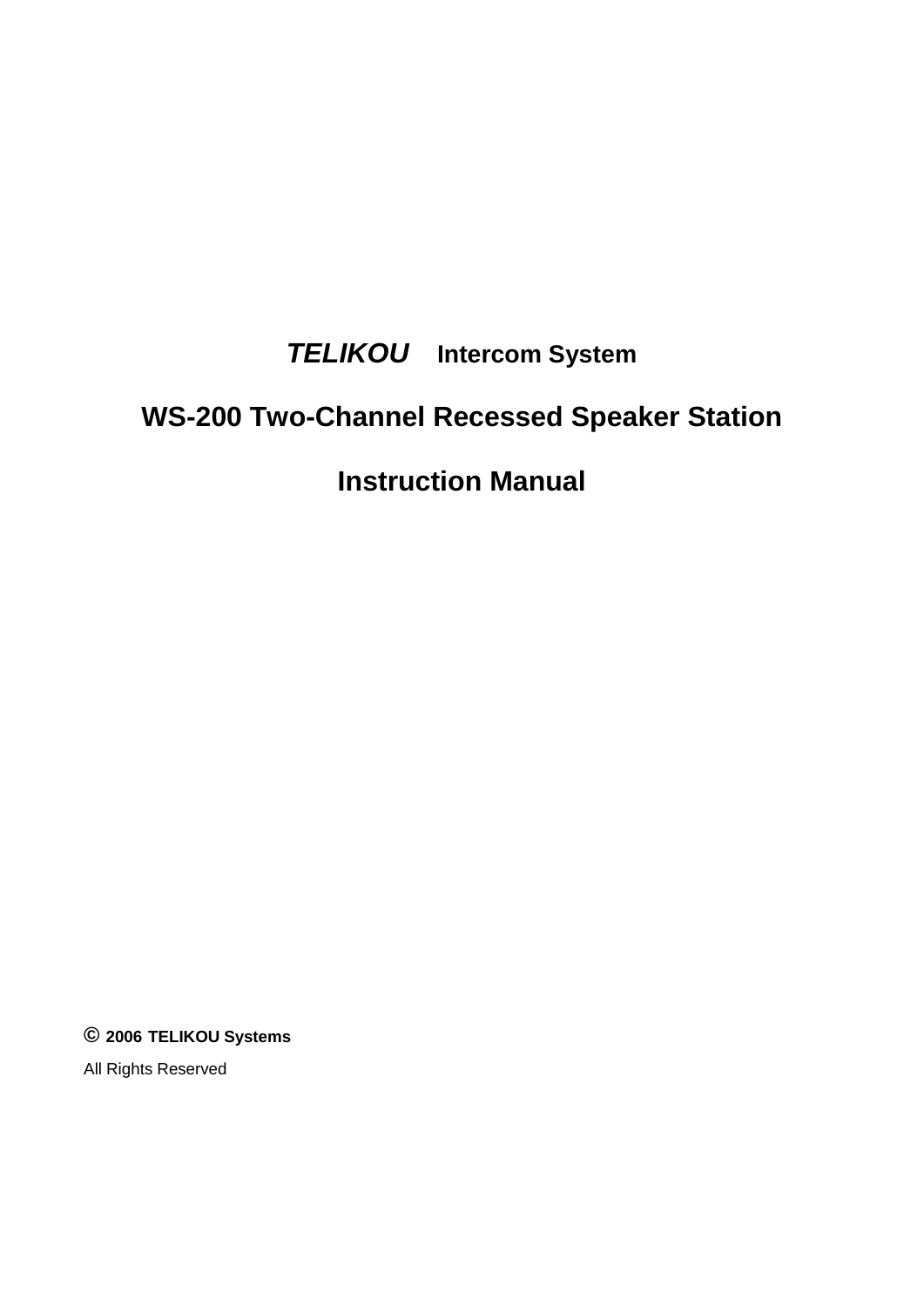## **I. Introduction**

Thank you for choosing TELIKOU intercom product. The WS-200 Two-channel recessed main station suitable for the situation which needs the equipments mounted on the wall.

This system adopts wired connection, and has following features, free of external emission interference, stable and reliable performance, flexible configuration, full-duplex communication, clear and loud communication sound, easy operation, and strong noise resistance.

## **II. Basic operations**



**OR**

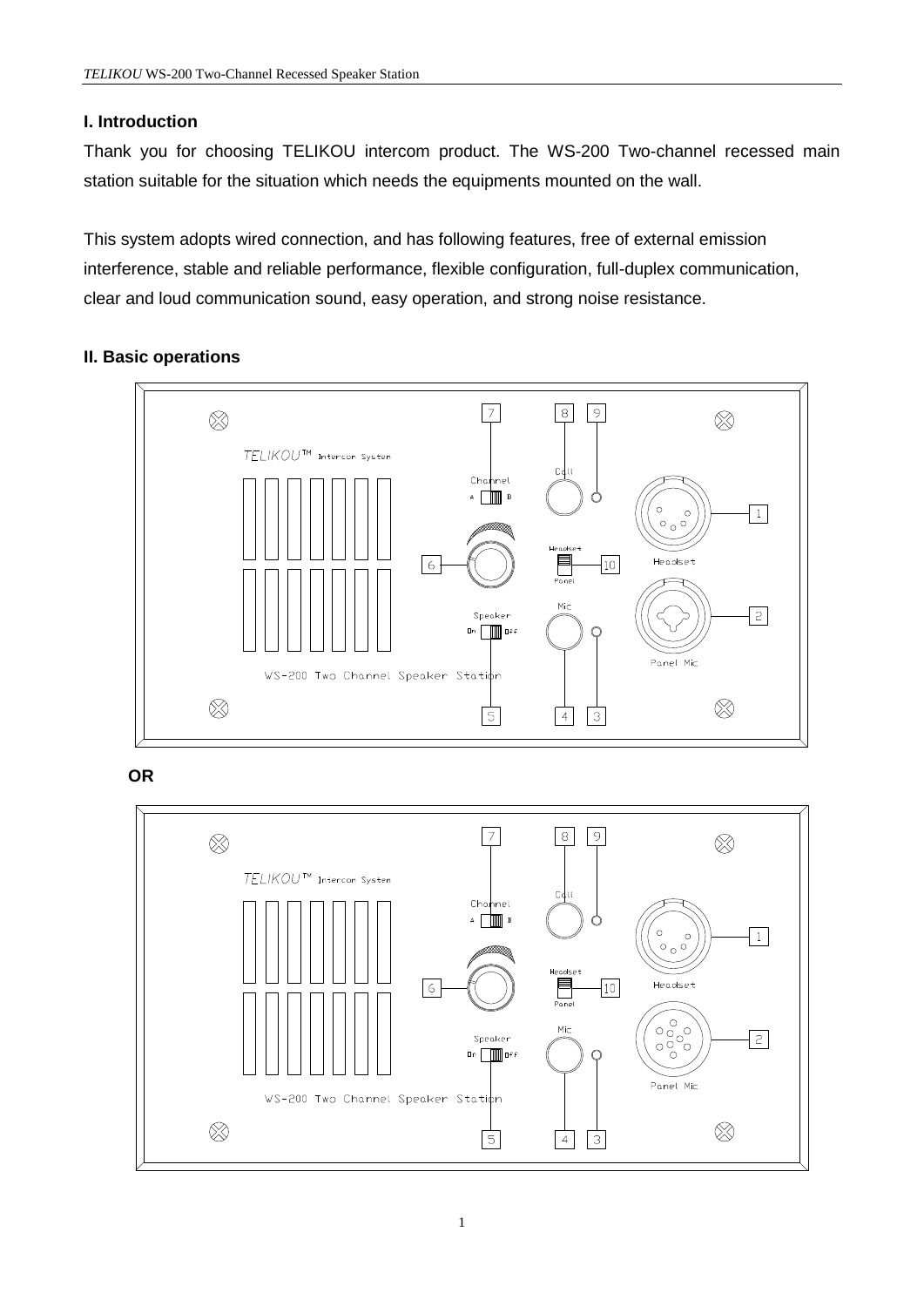



## **1. Headset connector**

4-pin XLR Male or 5-pin XLR female connector EARPHONE: Dynamic 50-2000 ohm MICROPHONE: Dynamic 100-600 ohm The wiring of headset is as follows:

Pin 1--Mic common

Pin 2--Mic hot

Pin 3--headphone common

- Pin 4--headphone hot
- Pin 5—Null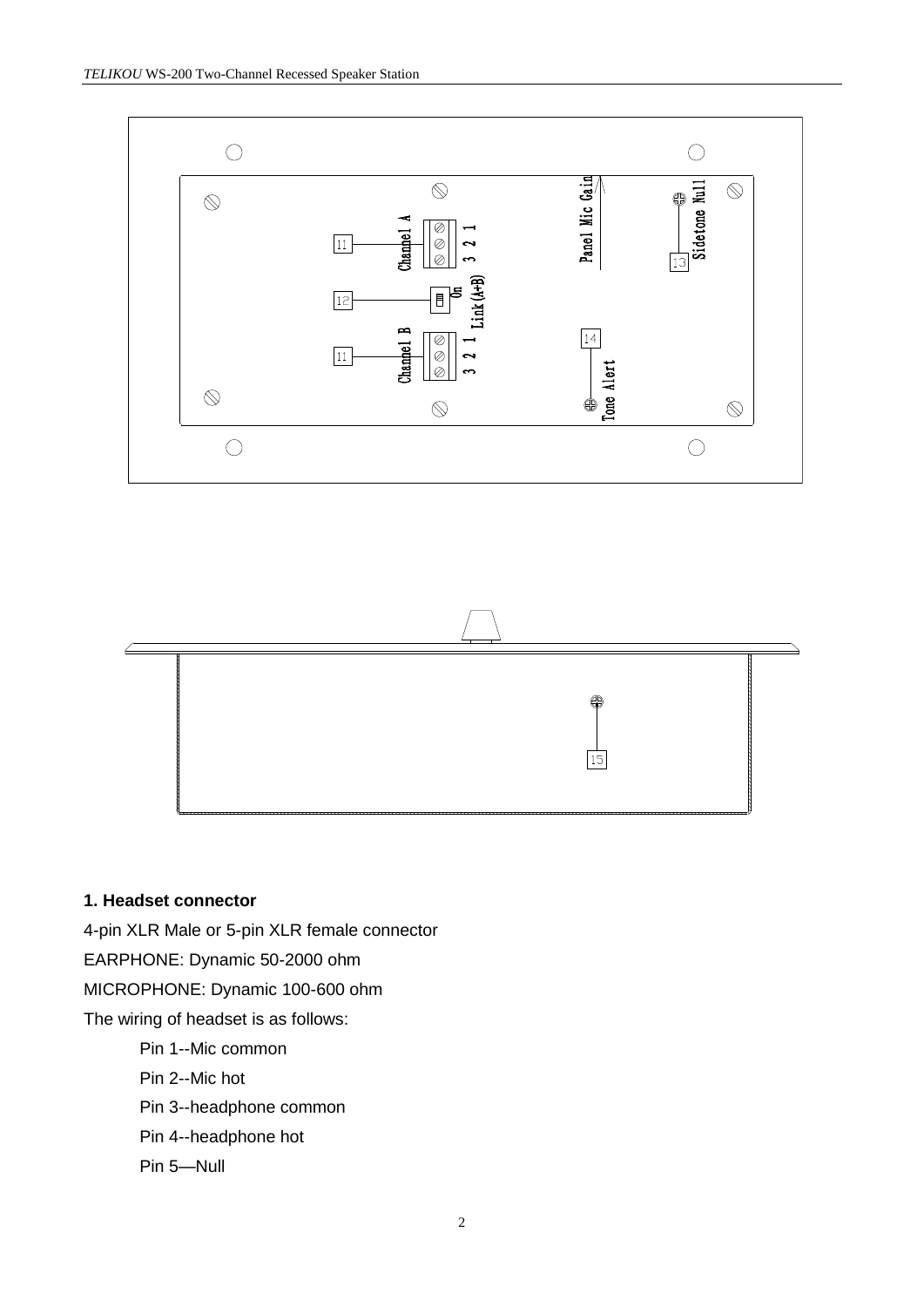## **2. Panel Mic Connector**

WS-200A uses a double-purpose connector which supports XLR plug or 1/4inch plug unbalanced microphone.

The wiring of 3-pin XLR microphone is as follows:

- Pin 1 -- Mic common
- Pin 2 -- Mic hot
- Pin 3 -- Null

WS-200B uses an internal microphone.

## **3. Microphone LED**

This LED lights when Mic switch turns to ON or PTT.

## **4. Microphone Switch Button (Mic)**

Press microphone button will turn on the microphone and the green LED light at right. The audio signal from microphone will be sent thought intercom line. Press microphone button again, the microphone and LED light will be turned off. When WS-200 is connected to any stranded TELIKOU main station, this microphone switch button can be turned off by RMK function on main station. When the front panel speaker is turned on, pressing microphone button will reduce the speaker output level about 6dB to help minimize the feedback.

After talking, the microphone should be turned off.

#### **5. Speaker Switch**

The Speaker Switch turns the front panel speaker on or off.

When the front panel speaker is turned on, pressing Mic button will reduce the speaker output level about 6dB and helps minimize feedback.

#### **6. Listen Level Control**

Turn this control to set the listen level of received audio signal within communication system. It adjusts listen level of headset and speaker. Turn the control completely counterclockwise to silence the channel.

#### **7. Channel Select Switch**

This switch selects which channel WS-200 is using.

## **8. Call Switch**

Send call signal from station to channel. Turn up or down the handle of call switch, the LED which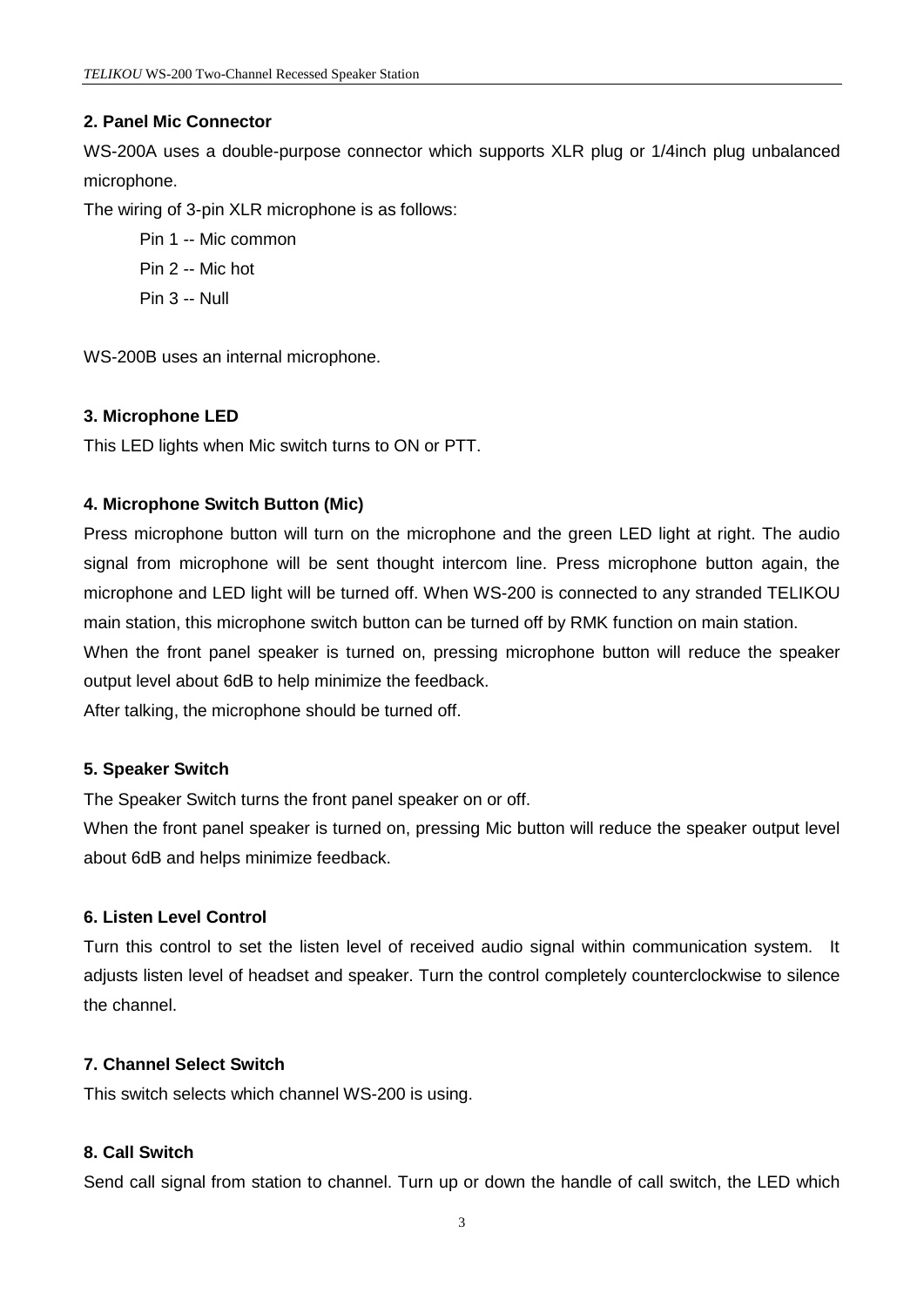above the selected channel will light (RED). This switch is without self-locking function, release and reset.

## **9. Call LED**

This LED will light under two cases: a) called: when the call signal from communication channel is received; b) call: the call switch is turned on.

#### **10. Mic Select Switch**

Set the Mic select switch to select whether the panel microphone or the headset microphone is active.

#### **11. Intercom Line connector**

3-pin XLR female socket intercom connectors is as follows: Pin 1 --- Common (Shield) Pin 2 --- Power (+24 VDC) Pin 3 --- Audio

#### **12. Channel Link Switch (Link)**

The switch is at 'ON', channel A and channel B are linked. The Channel Select Switch is unusable.

#### **13. Sidetone zero-adjusting**

The WS-200 uses full-duplex audio (the same as a conventional telephone line) in which the talk and listen audio are sent and received on the same line. Thus, when you talk on a channel, you will also hear your own voice back in the speaker or headphones. This is called sidetone. Unexpected sidetone could cause feedback between speaker and microphone. In either case, the sidetone should be minimized. Sidetone zero-adjusting is for this purpose. Adjust the handle, make you hear yourself minimize.

Typically, different sidetone null settings are needed depending upon whether you are using the gooseneck panel microphone along with the speaker or not. Use one of the following procedures to correctly set the sidetone level controls.

#### *A) Sidetone Adjustment Procedure for Gooseneck Microphone with Speaker turned on:*

1 Turn on the Mic switch. Set Mic select switch to panel.

2 Turn the level control to a comfortable level.

3 Speak into the microphone while turning the sidetone null control slowly back and forth. There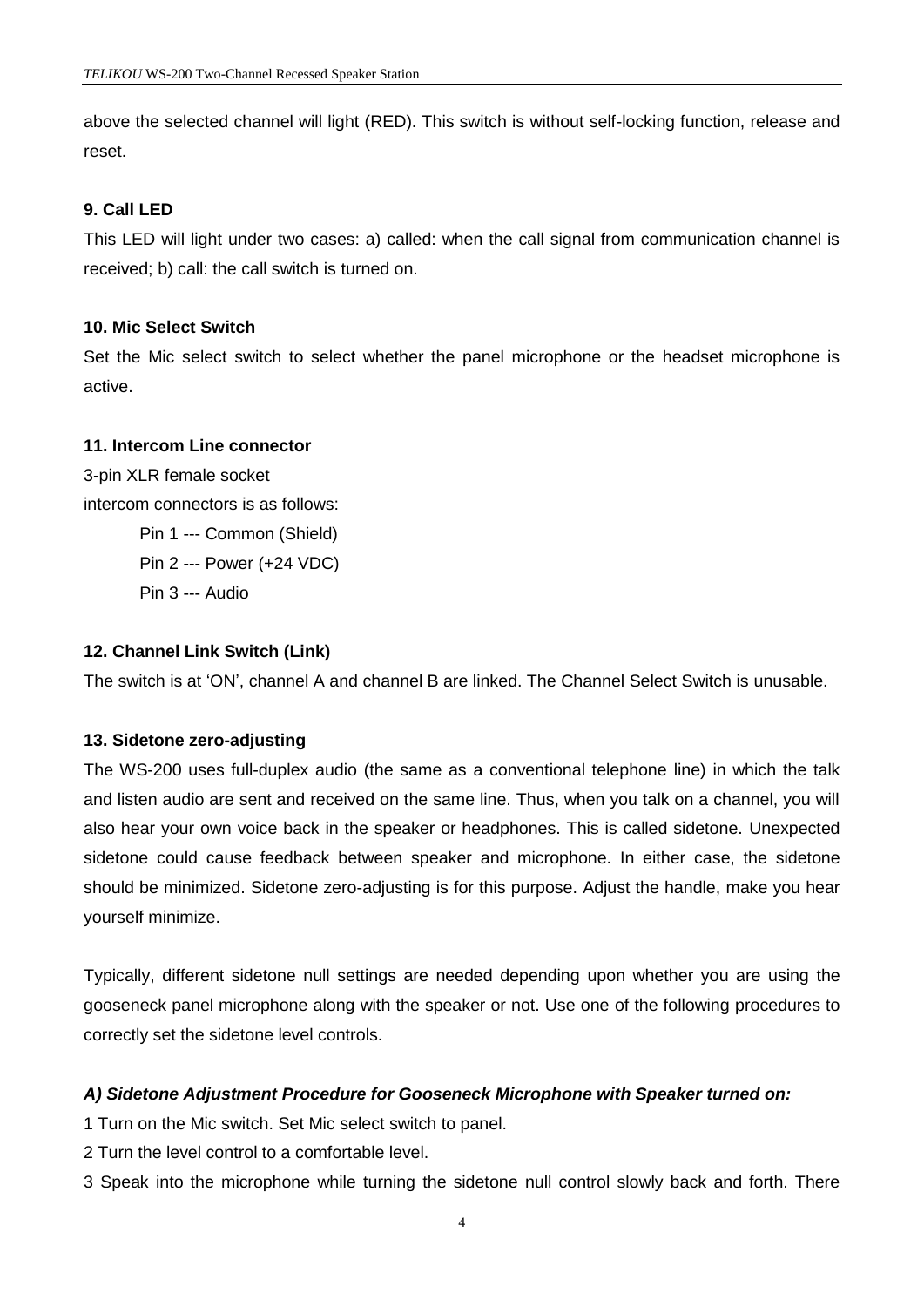should be a point where your voice (and any accompanying acoustic feedback) is the lowest. This is the null point.

#### *B) Sidetone Adjustment Procedure for Headset:*

1 Turn on the Mic switch. Set Mic select switch to headset.

2 Turn the level control to a comfortable level by having someone talk to you from another station.

3 Speak into the microphone while turning the sidetone null control slowly back and forth. There should be a point where your voice (and any accompanying acoustic feedback) is the lowest. This is the null point.

## *C) System Sidetone Adjustment*

1 Turn off all the microphones on sub-stations and beltpacks.

2 Followed by A) and B), adjust sidetone on MS-800 main station.

3 Turn on the microphone on sub-station and beltpacks one by one, and then adjust the Sidetone to satisfied level.

## **14. Tone Alert Level Control**

When Ws-200 receives a call signal from outside, the panel speaker gives a continued buzz. This knob is used to adjust the level of buzz.

#### **15. Panel Mic Gain**

It is used to increase or decrease the gain for panel microphone to achieve proper microphone output level. It has no effect on the sensitivity of the headset microphone.

Note: For earlier models, this adjustment button is in cabinet, and you can find this adjustment potentiometer at the right side of front panel after opening the top cover of cabinet. The microphone is set according to the Electret type before delivery. If the type of panel microphone is changed, readjustment is required.

#### **III. Installation and cable**

#### **1. Installation**

A hole of size 210mm wide, 114mm high and 54mm deep is need for the installation of WS-200. Four 5mm fix holes are set evenly. The distance between any two holes is 144mm on width direction and 92mm on height direction.

#### **2. Intercom cable**

#### **A). Rules for cable selection**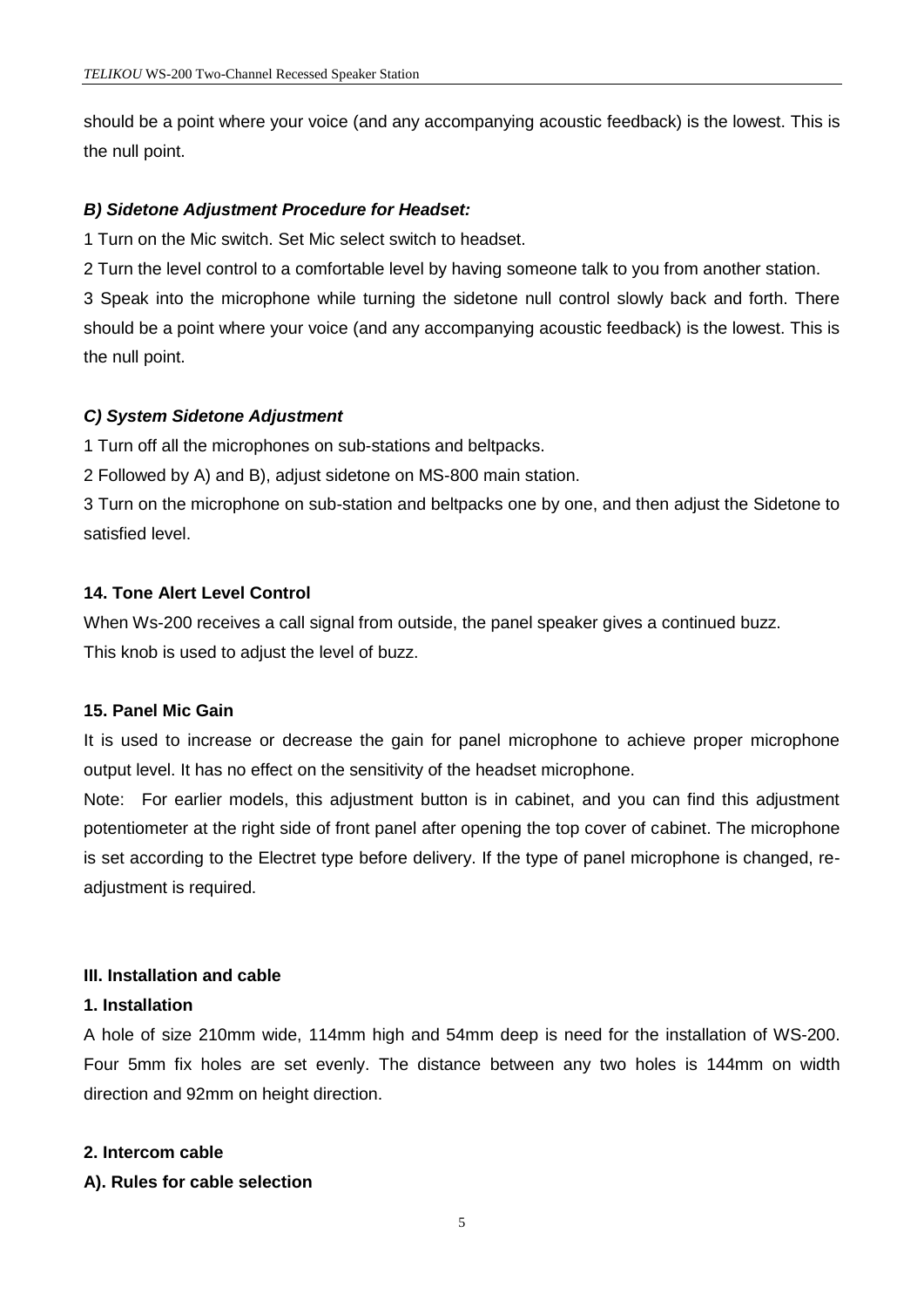TELIKOU intercom system adopts double-core shielded audio cable, one core is used for transmitting audio signal, another core is used for transmitting DC power or control signal, and the shielded layer is used as common line for audio and power supply. To decrease resistance of common line and crosstalk interference, the cable with larger cross section area should be used. When it is used in fixed way, the cross section area of single line should be at least 0.5mm<sup>2</sup>, when it is used in mobile mode, the cross section area of single line should be at least 0.35mm<sup>2</sup>. When the cable is longer, the cross section area of cable should be larger. If the cable has more than 2 cores, it is recommended to use the additional core as common line.

#### **B). Cable connection**

The standard TELIKOU intercom cable is connected with a pair of 3-pin XLR connectors, one male and one female. If longer cable is required, you can connect several cables together with head-end method.

The wiring of connector is as follows:

Pin 1 --- Common (Shield)

Pin 2 --- Power or Control Signal

Pin 3 --- Audio Signal

**Notice:** the pin-1 GND connection for each XLR connector must be insulated from cabinet, and cannot be connected to shell of XLR connector.

#### **IV. Troubleshooting**

#### **Problem: The volume of front panel speaker is too weak**

Cause: When the front panel speaker is turned on, pressing Mic button will reduce the speaker output level about 6dB and help minimize feedback Solution: Turn off the Mic button after each speaking.

#### **Problem: Power LED wink**

Cause 1: Direct short on the intercom channel Solution 1: Remove all the intercom cables from SPK-200. Check each channel one by one until find the short channel.

Cause 2: Overload Solution 2: Decrease the amount of remote stations.

#### **Problem: System feedback (Acoustical)**

Cause 1: Listen level control at this station or a remote station is set too high. Solution 1: Adjust.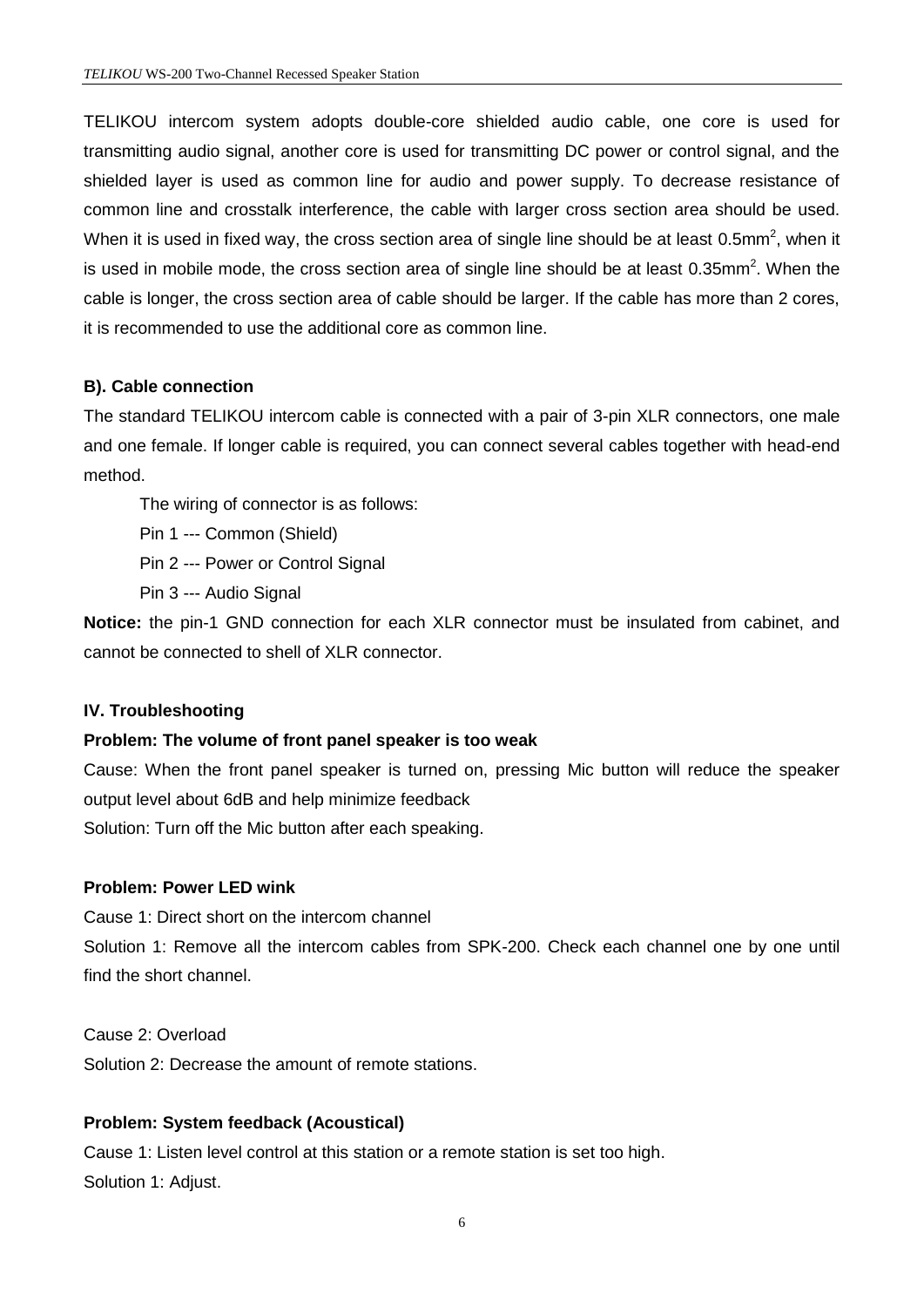Cause 2: Sidetone null control at this station or a remote station is not adjusted correctly Solution 2: Adjust. Refer to the procedure in the Front Panel section of this manual.

Cause 3: Channel unterminated.

Solution 3: Set the SPK-200 termination switch to the ON position.

Cause 4: A headset cord is too long or jointing quality. Solution 4: Check headset cord

#### **Problem: Excessive crosstalk**

Cause 1: High DC resistance in ground return. Solution 1: Use heavier cable; add additional conductor(s) to ground return.

Cause 2: Headset cables are not wired properly or shielded properly. Solution 2: Correct wiring. Use headsets with properly shielded wiring.

#### **Problem: Hum or buzz in system**

Cause 1: Be earth-free or imperfect earth. Solution 1: Check the plug, and make sure it is perfect earth.

Cause2: Inductive pickup caused by close proximity of this main station or connected remote stations to power lines or transformers. Solution2: Relocate the offending unit.

Cause 3: Intercom line cable is not wired properly; the shield of microphone cable is not connected to Pin-1 of 3-XLR

Solution 3: Check intercom line cable. Make sure all the cables' Pin-1 of 3-XLR connects correctly.

#### **V. Technical Specification**

#### **PRE-AMP:**

Microphone impedance: Dynamic 200ohm Gain form Mic to intercom line: +49dB Bandwidth: 40Hz-8000Hz ±2dB

## **POSTPOSITION-AMP:**

Load impedance: 50-2000ohm Output level: +17dBv